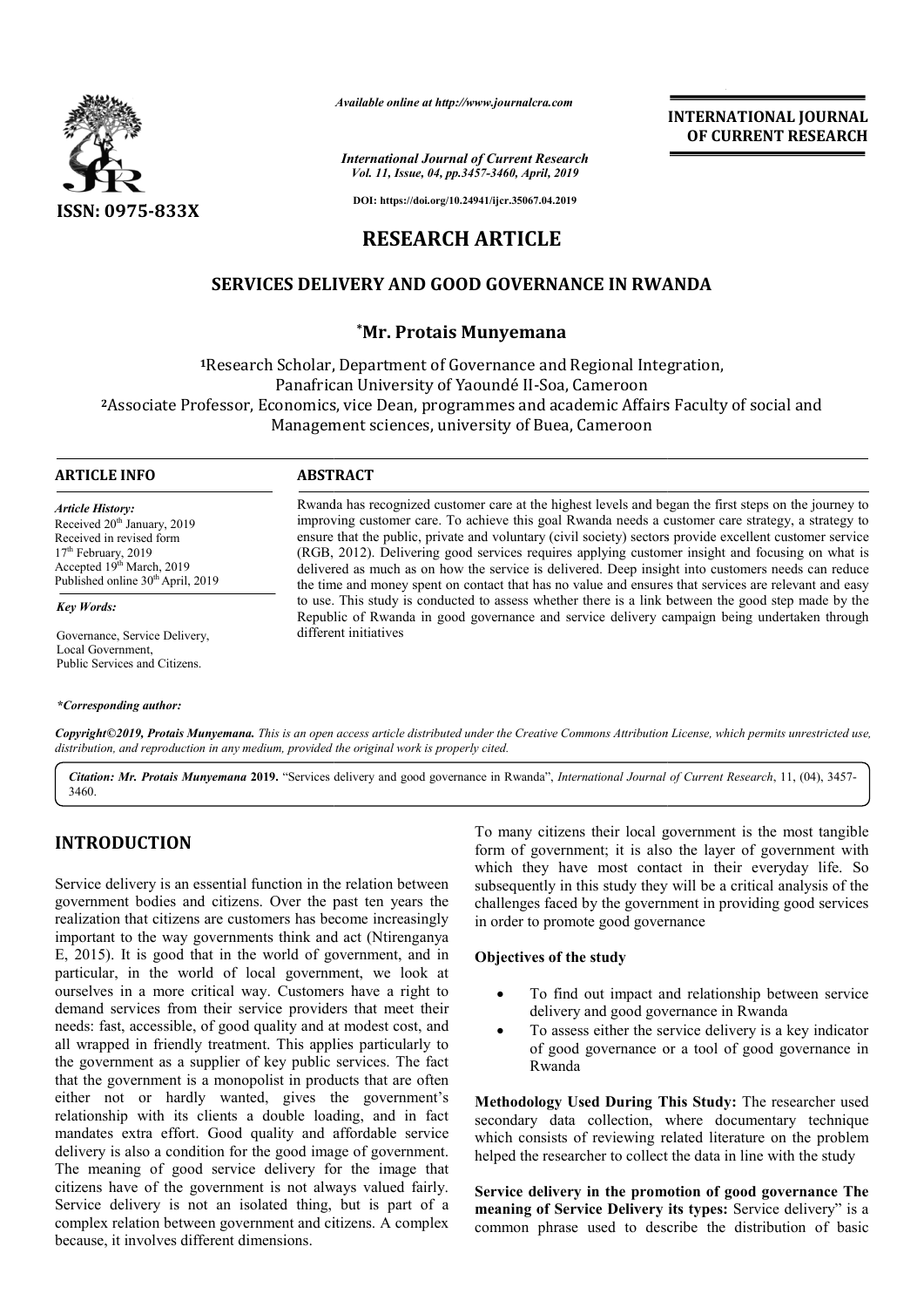resources citizens depend on like water, electricity, sanitation infrastructure, land, and housing. Service delivery is an indicator of Good Governance (Burns et al, 1994). In fact this definition is in perspective of governance but there is also definitions of service delivery in business and in other perspectives depend on where you want to use the term service delivery.

## **Types of service delivery**

**Direct:** Passport Information: written, meetings Driving licence, District cleaning.

**Indirect:** Permits Waste collection Compulsory education Public lighting. According to Andrews, Matthew (2003), the distinction between direct and indirect service delivery is significant for the way in which matters need to be organized. Direct services involve direct contact with citizens and demand an alert attitude from municipal staff concerned. Everything they do, and how well they do it, directly affects the people for whom they work. Indirect services often involve an extra step. Sometimes this is easier in terms of personal relations but may demand greater understanding with regard to the effect of the measures.

**Direct service delivery:** Direct service delivery is characterized by the direct effect that is intended for citizens. There is one-on-one contact that revolves around a service, a product which the user benefits from directly and which the user often pays for. It concerns a transaction between the citizen concerned and the government in the form of a member of government staff (Matthew, 2003).

**Indirect service delivery:** Indirect service delivery takes place in a context. It is derived from rules and does not only affect the applicant and/or the user. It is the user's first interest, but other interests also play a role and often require the interests to be weighed. Service delivery by local governments can also concern the further provision of services to other government bodies or organizations that perform a task in the public domain. The land and population registers for example, are dependent on the quality of information and registration with municipalities: central government cannot function properly without a properly maintained population and land register (Matthew, 2003).

**Individual service delivery:** Individual service delivery is aimed at services which have an effect on the individual or a limited group with a strictly private character (for instance residents of a home or a company). This does not mean that there are no third parties that may encounter the consequences of such a decision to provide a service. Even when a permit is refused this must be considered a form of service.

**Collective service delivery:** Collective service delivery is aimed at a community as a whole, a municipality, a district, or possibly a street. This to some degree also concerns the administrative functioning of a local or regional government. Some services do not always have to be directly carried out by the authority concerned. A local government may hire a wastecollection and processing company in the private sector to collect waste in its area of responsibility. However, the final responsibility for the quality of the service provided lies with the contracting out party – in this case local government!

**Service delivery as a tool of good governance:** The fact that the government is a monopolist in products that are often either not or hardly wanted, gives the government's relationship with its clients a double loading, and in fact mandates extra effort. Good quality and affordable service delivery is also a condition for the Good Governance because where the services are well delivered there may not be a problem of corruption or any complaint of injustice in citizens and in that condition the citizens are decentralized. The meaning of good service delivery for the image that citizens have of the government is not always valued fairly. Service delivery is not an isolated thing but it is a part of complex relation among government, society and citizens, Complex because it involves various dimensions. Service delivery is the government's key task. Government exists among other reasons because it is the only structure that can properly provide the guidance of certain critical services such as public order, safety, infrastructure, management and maintenance of public roads and so forth. The requirement and concern for such provisions gives legitimacy to government activities. It is laid down in constitutions and international treaties that government is responsible for basic services in many social areas including:

- Education and schooling
- Social security and basic provisions
- Legal protection
- Housing for the less advantaged

The government must provide citizens with guarantees on the continuity of service delivery: equal access to all irrespective of social and cultural background, and affordable prices. This has consequences for executive organizations. Transparency, efficiency, general accessibility and such like influence the quality of the package of products which the government delivers in it services to citizens.

**Service delivery as akey indicator of good governance:**  Service delivery is not purely an economic process. It is a determinant factor in the image of government, the position of government and the legitimate basis of its work. In this way service delivery is one of the pillars of the government's legitimacy and that requires awareness of its effectiveness and efficiency. Provide public services in a professional and proper manner and do so at the lowest possible cost. This adds to the trust and strengthens the foundations of society.It is also why from my analysis the service delivery is key indicator of good governance ,because where services are provided in a good manner they will be no corruption in fact they will be transparency and transparency is one of the good governance principles. Administration and organization both benefit in their complementary responsibilities for service delivery. Joint action for instance means greater public insight in where resources originate and how charges are levied. Citizens sometimes feel that services should be offered free of charge as the service comes 'from government'. Simple explanations and citizens understanding that political representatives, officials and administrators are all seeking to guard the efficient handling of government processes only increases citizens' acceptance of the need to pay for services. Where public service delivery is concerned, the people's representation is also a kind of consumer panel. Political representatives also have to behave accordingly. Municipal councils in particular can increase their visibility and so strengthen their place in the front line of the public domain. This makes them an important link in creating legitimacy, (RGB, 2012).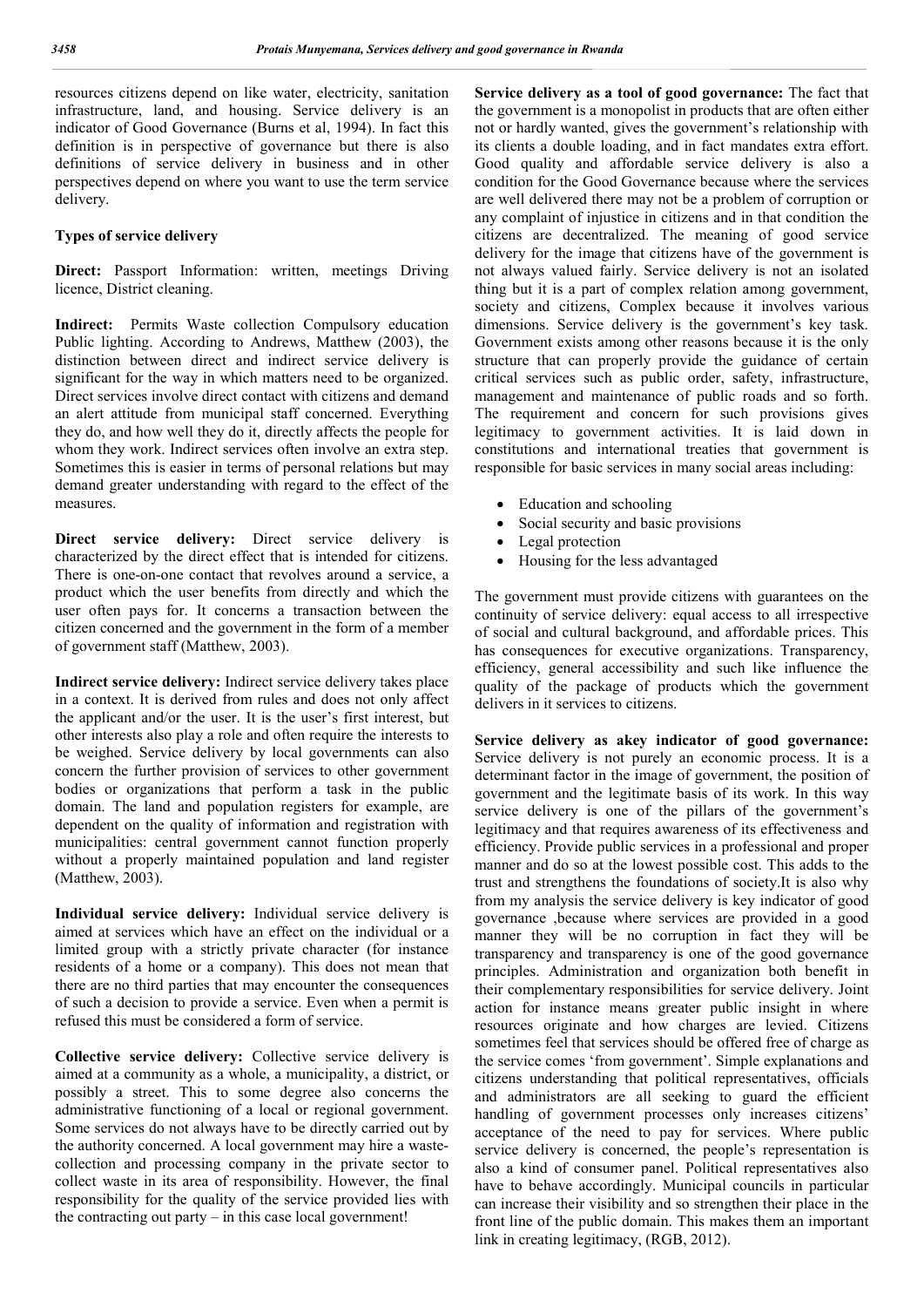**Challenges in Service Delivery as key indicator of Good**  Governance: Poor service delivery at the grassroots is still affecting good governance in the country. In the study carried out in May this year in five districts of Gasabo, Gicumbi, Kamonyi, Nyagatare, and Rusizi commissioned by the Rwanda Governance Board (RGB) with the aim of establishing whether service charters– lists of types and description of services that should be offered to people– are available at local entities,cells, sectors and districts–, whether those service charters are being followed and challenges faced in the implementation and the way forward, it was found out that service delivery was still wanting. These challenges are treated in the subsequent paragraphs: Include a lack of open interaction between leaders and the people, where people are not given platform to air out their grievances, as well as the failure to post services and descriptions at respective offices so that people can know what service to seek from which office.

Challenges also occur when people seek services that cannot be easily verified such as marital certificate."Sometimes a person comes seeking a martial certificate which you can't issue right away because someone may claim to be single, yet they are married. So a local leader tries to verify through close friends and ask the person to bring Identity Cards of three people who know him, as proof before issuing them the certificate." (Source: http://www.rgb.rw/downloaded on 2.1.2017).

Heavy work load among the challenges leading to poor service delivery "Sometimes a cell executive secretary has more cases to address so it becomes very difficult for them to satisfy people as everyone wants their case dealt with first. Population ignorance: sometimes, government sets some policies and measures to help citizens to improve their standards of living but because of ignorance people do not benefit them, for example the case of Vision Umurenge Program (VUP), where the government offered monthly money to the old people to encourage them to improve their standard of living and save or do some income generating activities like buying a cow or other domestic animal but most of them spend or use that money in buying only the consumables or doing other affairs without thinking on the future as programmed by Government. This is due to the ignorance and hence has effect on implementation of good governance. Policies implementation: there is a problem of implementation of policies taken in the promotion of good governance by all administrative entities either public or private, for example, the use of service charter provided by department of governance and service delivery where that service charter was for helping people to know the service and it cost at all level from district to the cell but few of local government entities posted it and explained its role to the citizens. This also hinders the implementation of good governance. (Source: http://www.rgb.rw/downloaded on 2.1.2017)

**Conclusion and managerial /policy implications:** Trust and citizen satisfaction in service delivery is an important factor in maintaining the legitimacy of government authority. Local government has the monopoly on the provision of services, some of which citizens sometimes do not look forward to. It is important that these services are professionally provided by capable, trained, dedicated staff. Services should be professional, prompt and modestly priced, irrespective of whether the service targets the individual or the collective. Service delivery is not an isolated thing, but is part of a much larger whole of relationship patterns between local government and its citizens. It is a dynamic network in which the contacts with companies and citizens need to be of the highest quality. Integrity is all important. No individual can be seen to be personally benefiting. The network of citizens and local government takes its shape from the different forms of service delivery. These are provided directly at counters, and more abstractly in procedures of a formal nature. Service delivery sometimes takes the form of co-operation between government and citizens. Information provision fulfils important functions in the overall communication between local government and local community. New information technology anticipates and supports this and has a far-reaching influence on the dynamic between government and local community. Service delivery is increasingly being managed by thinking in terms of quality. Citizens are customers and appreciate orderly performance from their local government, in the same way as from their bank, insurer, baker or book store. There are many instruments to assist improving work quality and it is possible to give citizens and businesses a role in this. In improving service delivery it is important that the chosen method of working fits the type of organization that a local government seeks to be. Every local administration wants to be recognized by and popular with its citizens. It must lay emphasis on the customer. Together local governments can be examples to each other. It is encouraging to see that throughout Europe hard work is being done by local governments in improving the confidence of citizens and their organizations.

#### **Suggestions and Recommendation**

Local governments have the monopoly on the provision of services, some of which citizens sometimes do not look forward to. It is important that these services are professionally provided by capable, trained and dedicated staff. Services should be professional, prompt and modestly priced, irrespective of whether the service targets the individual or the collective. Service delivery is not an isolated thing, but is part of a much larger whole of relationship patterns between local government and its citizens. It is a dynamic network in which the contacts with companies and citizens need to be of the highest quality. Integrity is all important. No individual can be seen to be personally benefiting. The network of citizens and local government takes its shape from the different forms of service delivery. There are many instruments to assist improving work quality and it is possible to give citizens and businesses a role in this. In improving service delivery it is important that the chosen method of working fits the type of organization that a local government seeks to be. Every local administration wants to be recognized by and popular with its citizens. It must lay emphasis on the customer. Together local governments can be examples to each other. It is encouraging to see that throughout Europe a studied effort is made by local governments to improve the confidence of citizens and their organizations (RGB, 2014).

**Those measures include:** Organising regular social gatherings in order to create informal discussions, as well as strengthening team spirit throughout different service providers. Look for regional and international partnerships, and reputable or academic research to share the findings and different experiences. The problem ignorance of the population, Rwanda government should be committed to increase the public awaridness and positive attitudes of the general population towards government policies and measures to improve their standards of living and encourage them to take